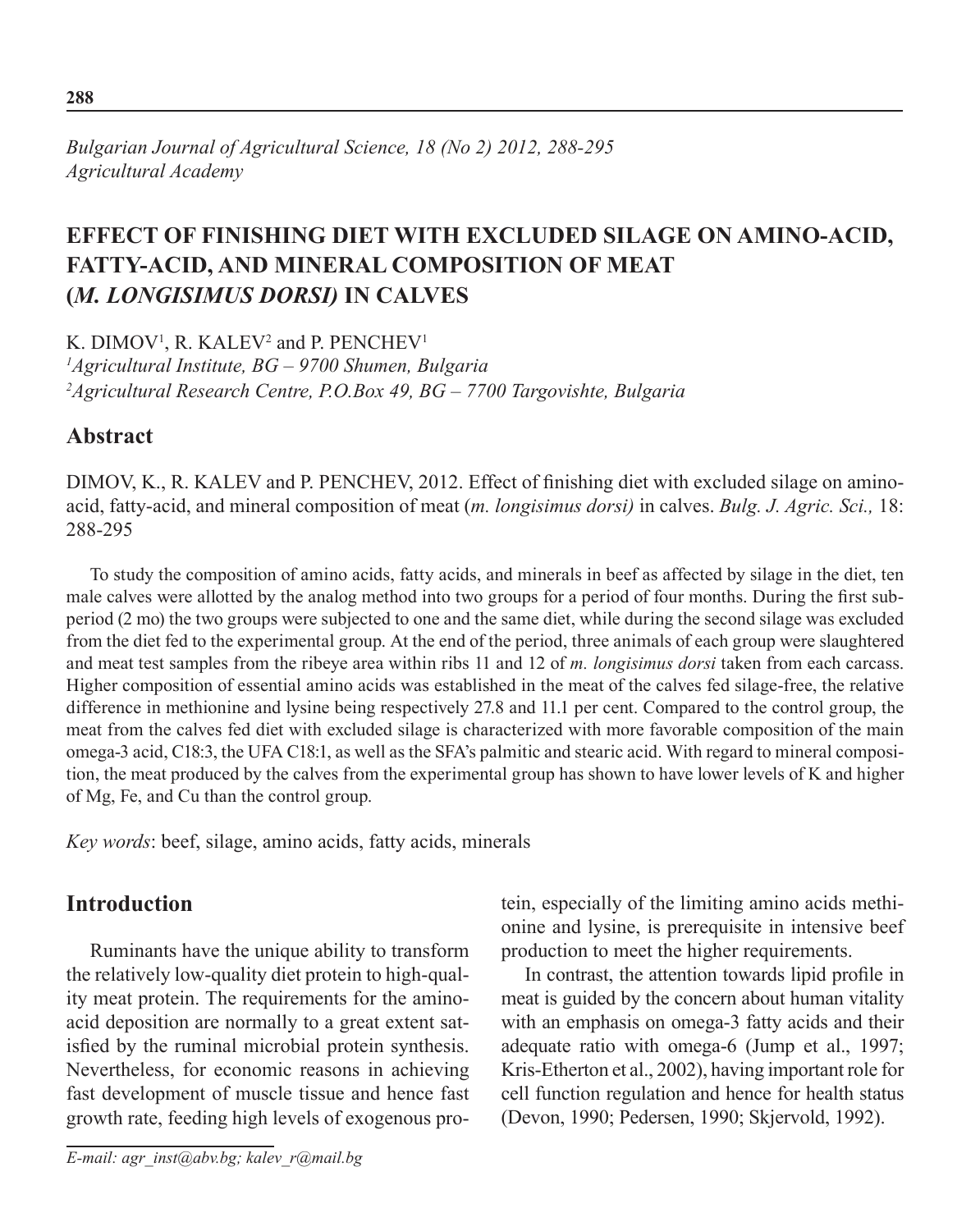Fatty acids are also subject to dramatic transformations caused by hydrogenation in the rumen that alters the profile of diet lipids to be deposited as body tissue, mostly by diminishing the polyunsaturated fraction (Doreau and Ponset, 2000; Givens, 2005; Talpur et al., 2007). Despite of these gross changes, feeding has been proved to exert effect on fatty acids in beef in an array of studies, recommending roughage and especially pasture (French et al., 2000; Pflimlin and Todorov, 2003; Nuernberg et al., 2005; Aldai et al., 2005; Ponnampalam et al., 2006). Such farm management is stimulated by ЕС, FAO (Silvestri, 1997), and the World Review of Nutrition and Dietetics (Simopoulos, 1998) for solving the issue of optimization of the diet of meat consumers. That implies disregarding the systems for intensive, high-protein feeding and adopting extensive or semi intensive systems with as much pasture feeding involved as possible.

Comparative studies on types of roughage show negative effect of silage, corn in particular, on lipid absorption and fatty-acid profile of animal tissues (French et al., 2000; O'Sullivan et al., 2002; Dewhurst et al., 2003; Evans et al., 2009; Kennedy et al., 2010). This is due to the reduction of the portion of the unsaturated acids in the diet because of ensiling, though the omega ratio is not skewed (Khan et al., 2009, 2011; Alves et al., 2011). On the other hand, such forage processing is associated with protein degradation and deterioration of utilization of amino acids (Thomas and Chamberlain, 1982; Chamberlain et al., 1986; Flores et al., 1986).

The present trial was initiated with the objective to study the effect of the exclusion of corn silage from the finishing diet on amino acid, fatty acid, and mineral composition of meat in bovine calves.

### **Material and Methods**

For the aim of the study, a research trial was initiated assigning ten male calves of the *Bulgarian Black and White* breed on the farm of Agricultural Research Centre, Targovishte. The animals were allotted by the analog method into two groups – control ( $n= 5$ ) and experimental ( $n= 5$ ) group. They were housed in loosebox group sheds enclosed from three sides and provided with exercise yards.

The experimental period was 120 d, divided in two. During the first sub-period (60 d) the two groups were fed corn silage *ad libitum* as well as 1 kg meadow hay and 3 kg concentrate meal per capita per day. The component composition and the nutritional value of the meal are presented in Table 1.

During the second sub-period the calves in the control group were still fed corn silage *ad libitum* supplemented with 1 kg wheat straw and 4 kg concentrate meal per capita per day, while in the experimental group the silage was excluded from the diet and the animals were fed 1 kg meadow hay, 1 kg alfalfa hay, 2 kg wheat straw and 4 kg concentrate meal per capita per day.

At the start of the experimental period, the calves from the control group were at the average age of 522.0 d and live weight 317 kg, and those from the experimental group – at 524.6 d and 319 kg. Three animals of each group were slaughtered at the end of the period – the control group at 373 kg, and the experimental at 432 kg.

| <b>Table 1</b>                      |  |
|-------------------------------------|--|
| Composition of the concentrate meal |  |

| Components                               |       | $\frac{0}{0}$  |
|------------------------------------------|-------|----------------|
| Maize                                    |       | 60.0           |
| Barley                                   |       | 22.0           |
| Sunflower cake                           |       | 16.2           |
| Dicalcium phosphate                      |       | 04             |
| Common salt                              |       | 1 <sub>0</sub> |
| Microelement premix for cattle           |       | 0 <sub>2</sub> |
| Vitamin premix for ruminants<br>#27-86CM |       | 0 <sub>2</sub> |
| Nutritional value of 1 kg                |       |                |
| Energy for growth, MJ                    | 5.726 |                |
| Intestinally digestible protein, g       | 86.0  |                |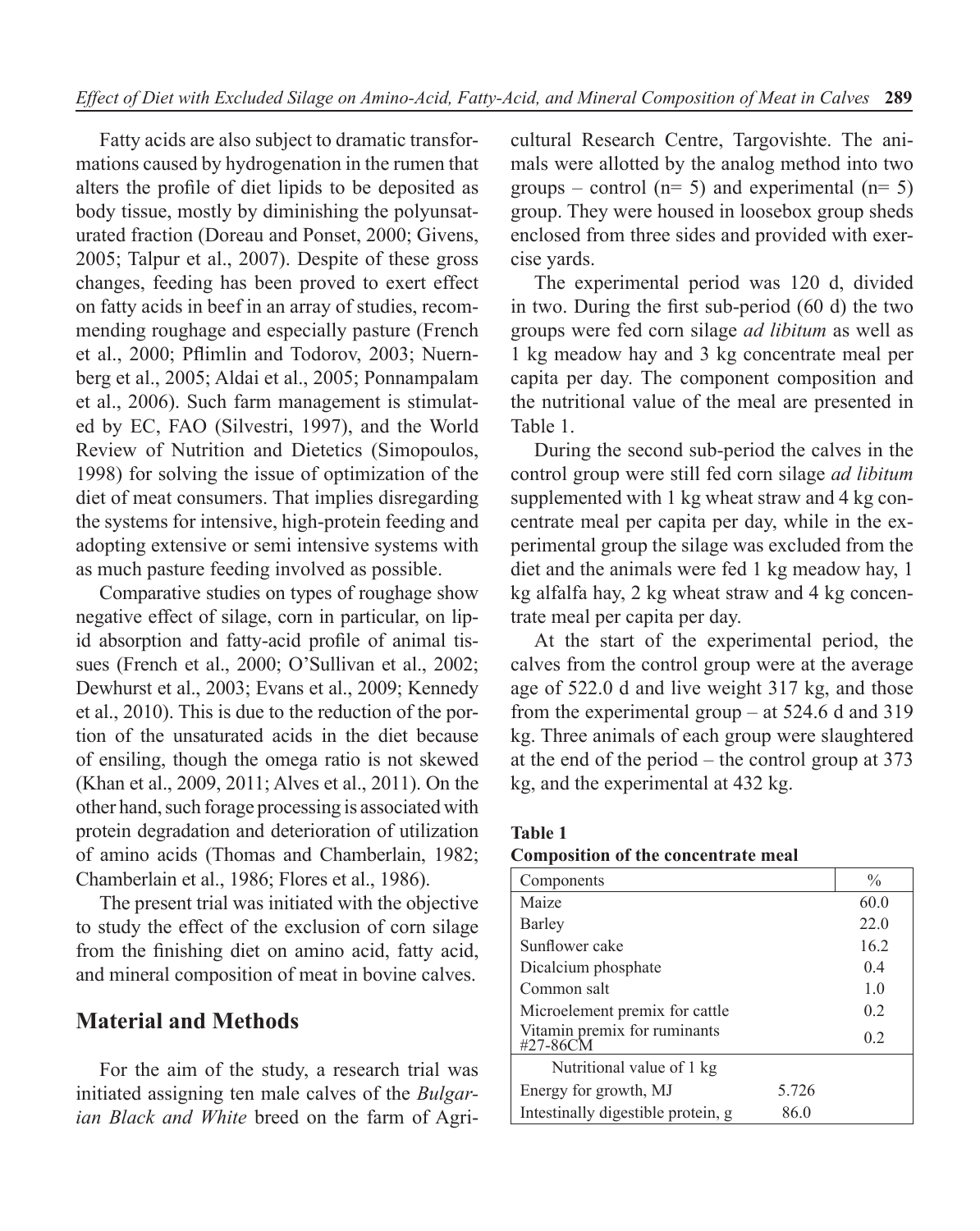From each carcass meat test samples from the ribeye area within ribs 11 and 12 of *m. longisimus dorsi* were taken. The analyses carried out at the Research Laboratory of Trakia University – Stara Zagora concerned the following components and the corresponding instruments:

- Amino-acid composition  $-$  by an automatic amino acid analyzer *Т339М*;
- Lipid composition  $-$  by gas chromatographers *Unicom* and *Carlo-Erba*;
- Mineral matter by an atomic absorption spectrophotometer *Perkin-Elmer.*

The data were processed by the software program STATISTICA for Windows, 1994.

### **Results and Discussion**

The results of the amino-acid analysis of the meat samples from the calves from the two studied groups are presented in Table 2. The calves fed finishing diet with excluded silage (experimental group) have shown to deposit higher levels of all studied essential amino acids (EAA) in meat than the control group, the values for the limiting methionine and lysine being 0.46 and 2.21 g respectively – by 27.8 and 11.1 per cent higher. With regard to the relative portion of the different EAA, highest is the percentage of lysine (over 19 %), followed by leucine (over 17 %). Noteworthy is the higher portion of methionine out of the total fraction of EAA in the experimental group (4.09 %) compared to the control (3.55 %), which to some extend applies to arginine as well. In turn, the percentage of threonine, valine, and histidine in the calves fed silagefree diet is relatively low.

The data in the table indicates that of all amino acids in both groups the fractions of the essential and the non-essential acids (NAA) are practically equal. The silage-free diet has also shown to result in higher levels of the majority of NAA, except for cysteine and glycine. Significant (P< 0.05) are the differences concerning glutamic (4.38 versus 3.81

g) and aspartic acid (2.01 versus 1.87 g), having highest portion of all NAA. Glutamic acid is of relatively higher percentage in the experimental animals (38.66 %) compared with the control (37.17 %). The amino acids serine and tyrosine also have well-expressed higher levels in the calves fed finishing diet with excluded silage (relatively by 16.7 and 13.0 per cent), while the differences concerning proline and alanine are smaller (respectively 9.4 and 6.8 per cent).

Despite of the differences in the composition of the studied amino acids between the groups, there are no substantial differences concerning the ratios of tyrosine with the large neutral amino acids (valine, leucine and isoleucine) and with phenylalanine, in response to the diminished ones in silage in comparison to other types of roughage (Ohshima et al., 1979; Flores et al., 1986).

The lower composition of amino acids in the calves from the control group can be attributed to the diminished microbial protein synthesis and the degradation of larger portion of the diet protein (amino acids) in the rumen when silage is the main forage (ARC, 1984; Veira et al., 1991), keeping in mind the important role of metionine and lysine in particular for productivity (Thomas and Chamberlain, 1982). The results for the EAA are commensurate with the tendency of changes in the biomass as a result of ensiling, i.e. the observed decreased content of histidine, arginine, and threonine (Flores et al., 1986); nevertheless, this does not apply to the most important amino acid, methionine, having higher levels established in silage. As for the NAA, this tendeny concerns serine, glutamic acid, and tyrosine (Flores et al., 1986). All this suggests that the different amino acids have different fate during roughage processing to silage, storing, as well as during degradation and microbial synthesis, apparently affecting methionine to greatest extent.

The data about the fatty-acid composition of meat (Table 3) show that major part of the satu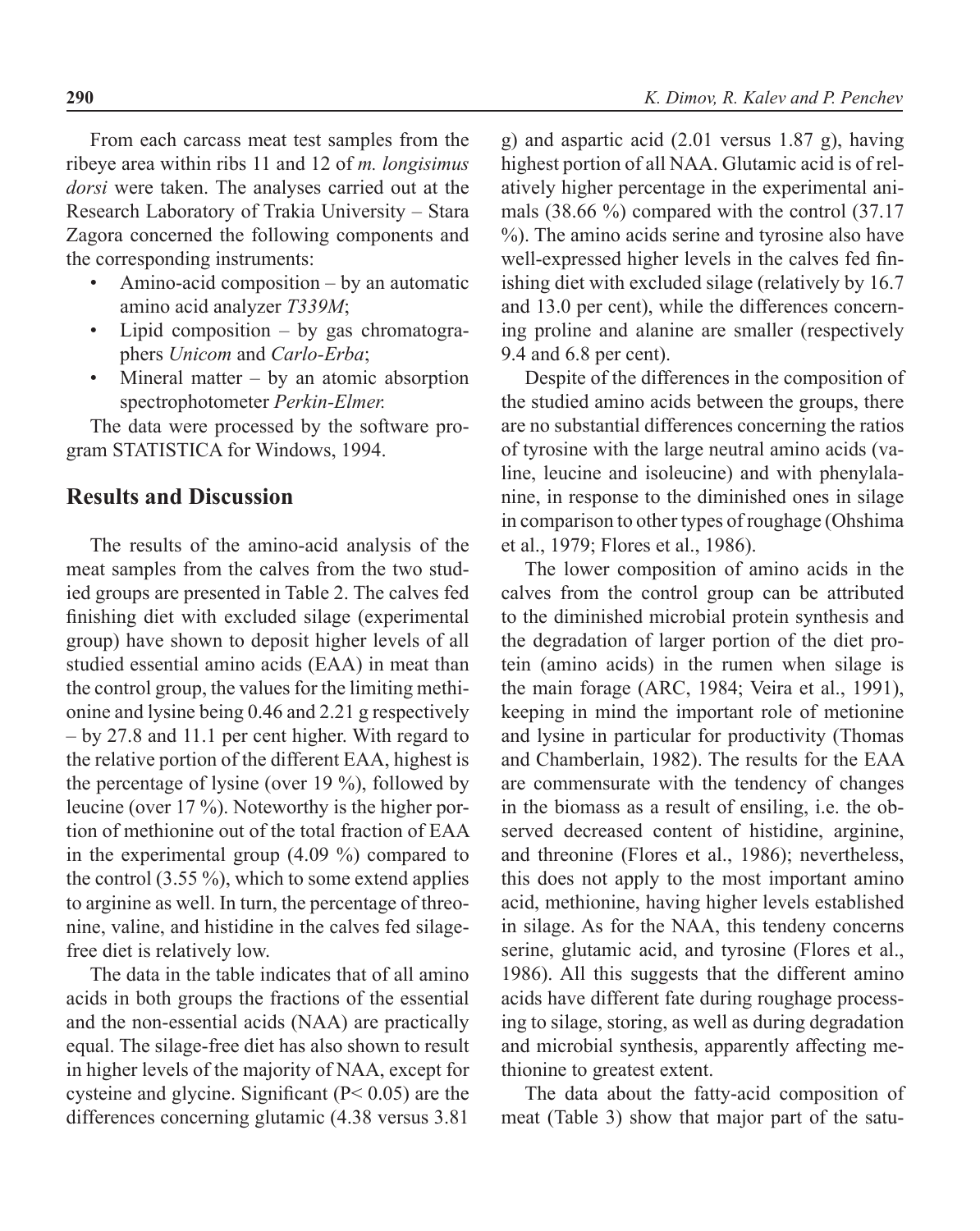rated fatty acids (SFA) is palmitic (C16:0) and stearic acid (C18:0), which is normal for the red meats (Fink-Gremmels, 1993; MAFF, 1998) and in keeping with a very recent, unpublished study of our team (Dimov et al., submitted). The meat of the experimental calves has lower percentage of C12:0 (1.13 %) and C16:0 (27.35 %, P< 0.01) and higher of C18:0 (14.85 %) compared to those fed

#### **Table 2 Amino-acid composition in meat**

| Amino acids,        | Silage finishing (control group, $n=3$ ) |               |           | Silage-free finishing<br>(experimental group, $n=3$ ) |               |       | Significance of |  |
|---------------------|------------------------------------------|---------------|-----------|-------------------------------------------------------|---------------|-------|-----------------|--|
| $g/100g$ meat       | $\bar{x} \pm SE$                         | $\frac{0}{0}$ | <b>CV</b> | $\bar{x} \pm SE$                                      | $\frac{0}{0}$ | CV    | differences     |  |
| Essential (EAA)     | 10.14                                    | 100.00        |           | 11.26                                                 | 100.00        |       |                 |  |
| Threonine           | $0.76 \pm 0.036$                         | 7.50          | 8.29      | $0.82 \pm 0.078$                                      | 7.28          | 15.97 | n.s.            |  |
| Valine              | $1.13 \pm 0.063$                         | 11.14         | 9.65      | $1.23 \pm 0.036$                                      | 10.92         | 5.12  | n.s.            |  |
| Metnionine          | $0.36 \pm 0.018$                         | 3.55          | 8.89      | $0.46 \pm 0.040$                                      | 4.09          | 15.00 | n.s.            |  |
| Isoleucine          | $1.06 \pm 0.043$                         | 10.45         | 6.98      | $1.17 \pm 0.046$                                      | 10.39         | 6.92  | n.s.            |  |
| Leucine             | $1.74 \pm 0.087$                         | 17.16         | 8.62      | $1.95 \pm 0.063$                                      | 17.32         | 5.59  | n.s.            |  |
| Phenylalanine       | $0.86 \pm 0.046$                         | 8.48          | 9.42      | $0.94 \pm 0.022$                                      | 8.35          | 4.15  | n.s.            |  |
| Histidine           | $1.03 \pm 0.058$                         | 10.16         | 9.71      | $1.11 \pm 0.018$                                      | 9.86          | 2.88  | n.s.            |  |
| Lysine              | $1.99 \pm 0.096$                         | 19.63         | 8.34      | $2.21 \pm 0.056$                                      | 19.63         | 5.09  | n.s.            |  |
| Arginine            | $1.21 \pm 0.079$                         | 11.93         | 11.41     | $1.37 \pm 0.029$                                      | 12.17         | 1.43  | n.s.            |  |
| Non-essential (NAA) | 10.25                                    | 100.00        |           | 11.33                                                 | 100.00        |       |                 |  |
| Aspartic acid       | $1.87 \pm 0.058$                         | 18.24         | 5.40      | $2.07 \pm 0.064$                                      | 18.27         | 5.36  | P < 0.05        |  |
| Serine              | $0.60 \pm 0.041$                         | 5.85          | 11.83     | $0.70 \pm 0.053$                                      | 6.18          | 13.14 | n.s.            |  |
| Glutamic acid       | $3.81 \pm 0.069$                         | 37.17         | 3.15      | $4.38 \pm 0.153$                                      | 38.66         | 6.05  | P < 0.05        |  |
| Proline             | $0.96 \pm 0.101$                         | 9.37          | 18.23     | $1.05 \pm 0.110$                                      | 9.27          | 18.19 | n.s.            |  |
| Cysteine            | $0.18 \pm 0.018$                         | 1.76          | 17.78     | $0.18 \pm 0.018$                                      | 1.59          | 17.78 | n.s.            |  |
| Glycine             | $0.97 \pm 0.058$                         | 9.46          | 10.31     | $0.93 \pm 0.040$                                      | 8.21          | 7.53  | n.s.            |  |
| Alanine             | $1.32 \pm 0.129$                         | 12.88         | 16.97     | $1.41 \pm 0.052$                                      | 12.45         | 6.31  | n.s.            |  |
| Tyrosine            | $0.54 \pm 0.022$                         | 5.27          | 7.22      | $0.61 \pm 0.048$                                      | 5.38          | 13.77 | n.s.            |  |
| Sum                 | 20.39                                    |               |           | 22.59                                                 |               |       |                 |  |

#### **Table 3**

#### **Fatty-acid composition in meat**

| Fatty acids, %            | Silage finishing<br>(control group, $n=3$ ) |           | Silage-free finishing<br>(experimental group, $n=3$ ) | Significance of |             |
|---------------------------|---------------------------------------------|-----------|-------------------------------------------------------|-----------------|-------------|
|                           | $\bar{x}$ ± SE                              | <b>CV</b> | $\bar{x}$ ± SE                                        | <b>CV</b>       | differences |
| Lauric $C12:0$            | $1.35 \pm 0.097$                            | 12.37     | $1.13 \pm 0.117$                                      | 17.88           | n.s.        |
| Myristic C14:0            | $2.70 \pm 0.198$                            | 12.70     | $2.73 \pm 0.160$                                      | 10.12           | n.s.        |
| Palmitic C16:0            | $29.50 \pm 0.472$                           | 2.77      | $27.35 \pm 1.107$                                     | 7.01            | P < 0.01    |
| Palmitoleic C16:1         | $1.82 \pm 0.109$                            | 10.33     | $1.82 \pm 0.203$                                      | 19.34           | n.s.        |
| Margaric C17:0            | $0.86 \pm 0.145$                            | 29.19     | $0.99 \pm 0.121$                                      | 21.21           | n.s.        |
| Stearic C <sub>18:0</sub> | $14.09 \pm 1.062$                           | 13.05     | $14.85 \pm 1.987$                                     | 23.18           | n.S.        |
| Oleic C18:1               | $42.93 \pm 0.742$                           | 2.99      | $44.53 \pm 0.973$                                     | 3.78            | n.s.        |
| Linoleic C18:2            | $4.49 \pm 0.457$                            | 17.62     | $4.49 \pm 0.050$                                      | 1.94            | n.s.        |
| Linolenic $C18:3$         | $1.67 \pm 0.092$                            | 9.47      | $1.81 \pm 0.091$                                      | 8.73            | n.S.        |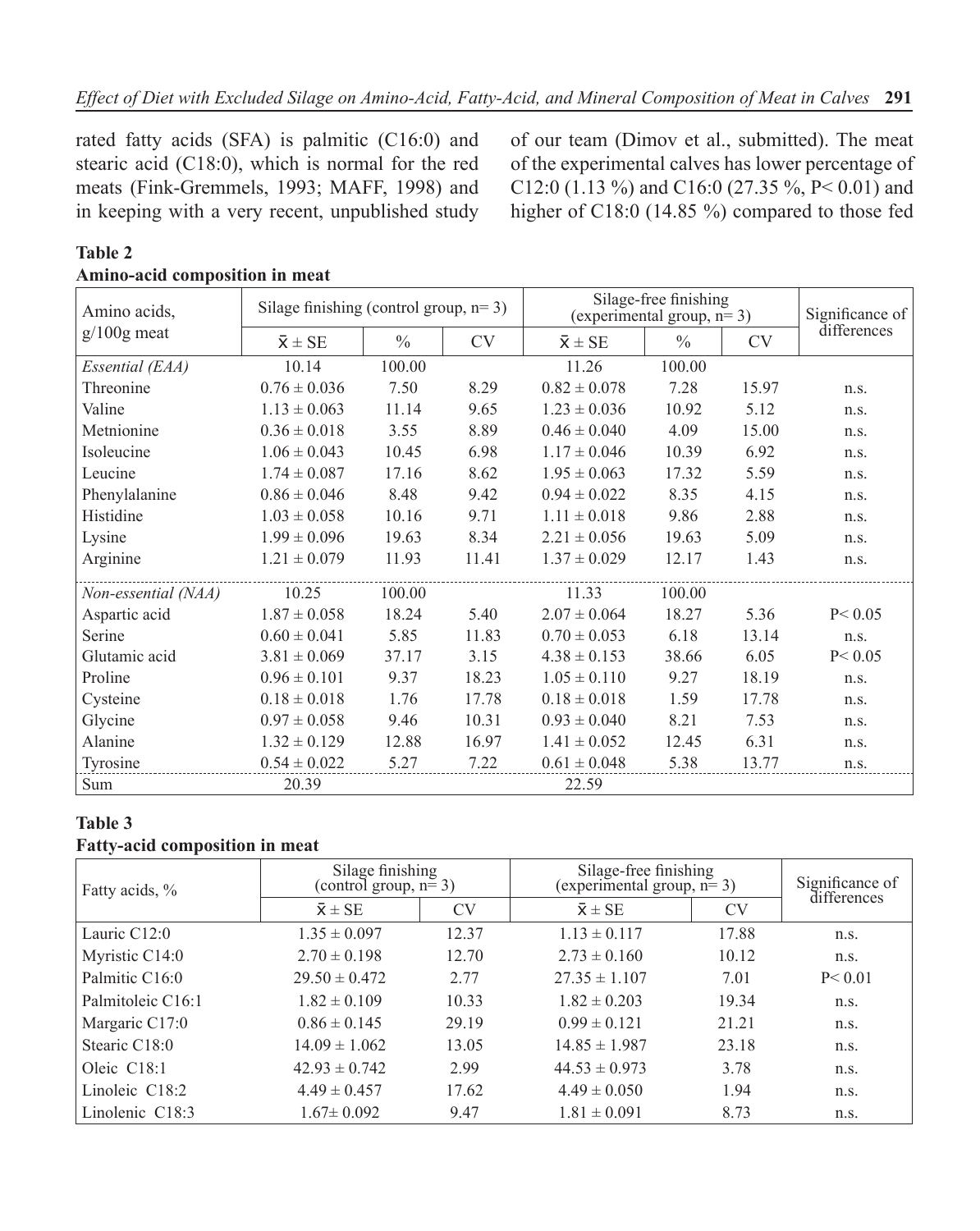silage throughout the whole period (1.35, 29.50, and 14.09 %). As far as myristic acid (C14:0) is concerned, the difference between the groups was established to be negligible. All this implies that the meat of the calves fed silage-free finishing diet would be a healthier element of the human diet in view of the less atherogenic effect of stearic compared to palmitic and myristic acid (Ovesen et al., 1998), and their relative effect on cholesterol (Grundy, 1994; Judd et al., 2002; Givens, 2005).

Of all studied fatty acids in the calves on a silage diet during the whole period the unsaturated fatty acids (UFA) consist 51.2 %, while in those with removed silage they are 52.8 %. Proven to be a healthy component in human diet, e.g. to obtain protection against age-related cognitive decline (Solfizzi et al., 1999), oleic acid (C18:1) shows to be the major MUFA component, as observed earlier in cattle (Varela et al., 2004; Ponnampalam et al., 2006). It has higher percentage in the experimental group  $(44.53 \%)$  than in the control (42.93 %), which is a relative difference of 3.7 per cent. The other monounsaturated acid, palmitoleic (C16:1), is 1.82 % of all fatty acids in both groups. These two fatty acids have shown to be desirable in the human diet because of their favorable effect on cholesterol levels (Danke, 1994), the values for С18:1 and С16:1 established herein being respectively higher and lower then those in the previous study (Dimov et al., submitted).

As for the polyunsaturated fatty acids (PUFA), remarkable is the higher value of linoleic acid (C18:3) in the group with excluded silage from the finishing diet in comparison to the control group (by 8.4 per cent), with no difference concerning the content of linoleic acid (C18:2). Of all PUFA, the essential C18:2 is considered most nutritionally valuable for human health (Parodi, 1999; AbuGhazaleh et al., 2002), the values established in the present study being little lower than the results by Sami et al. (2004). Despites, as major representatives respectively of omega-6 and omega-3

PUFA, the ratio between C18:2 and C18:3 renders the meat of the calves from the experimental group dietetically more valuable because of its favorable effect on health and vitality (Jump et al., 1997; Kris-Etherton et al., 2002), playing effect on productive performance and carcass quality in ruminants as well (Mattos et al., 2000; Ponnampalam et al., 2002).

The established less favorable fatty-acid profile, in particular the C18:1 and C18:3 UFA, of the meat of the calves fed silage finishing diet is not to be accounted much to the fodder texture itself, as changes take place not only during ensiling but also in the process of hay wilting (Dewhurst and King, 1998; Dewhurst et al., 2003; Boufaïed et al., 2003). It is the sooner due to the effect of corn silage on the utilization of fatty acids and the profile of the lipids deposited in ruminants' tissues (French et al., 2000; O'Sullivan et al., 2002; Lee et al., 2009; Kennedy et al., 2010).

The results of the mineral analysis of the meat of the calves from the two studied groups (Table 4) show no substantial differences between the calves fed different finishing diets. Of the macro minerals noteworthy is the higher content of magnesium in the group fed silage-free finishing diet – nearly 10 percent more ( $P < 0.05$ ). Mg is important for the protein deposition in muscles and for the metabolism of substances and minerals (Toscani, 1945; NRC, 1989, 2000), which suggests that it is to be associated with the higher levels of amino acids (Table 2) and the noticeably higher weight gain of the animals in the experimental group (see Material and methods). No substantial difference in the Ca/P ratio is observed between groups.

Of the micro minerals greatest difference is observed between the levels of potassium, which is essential for muscle function (NRC, 1989), showing to be by 12.8 per cent relatively higher in the control group ( $P < 0.05$ ). The other microelements have higher levels in the meat of the calves fed silage-free diet. Zink is known to be important for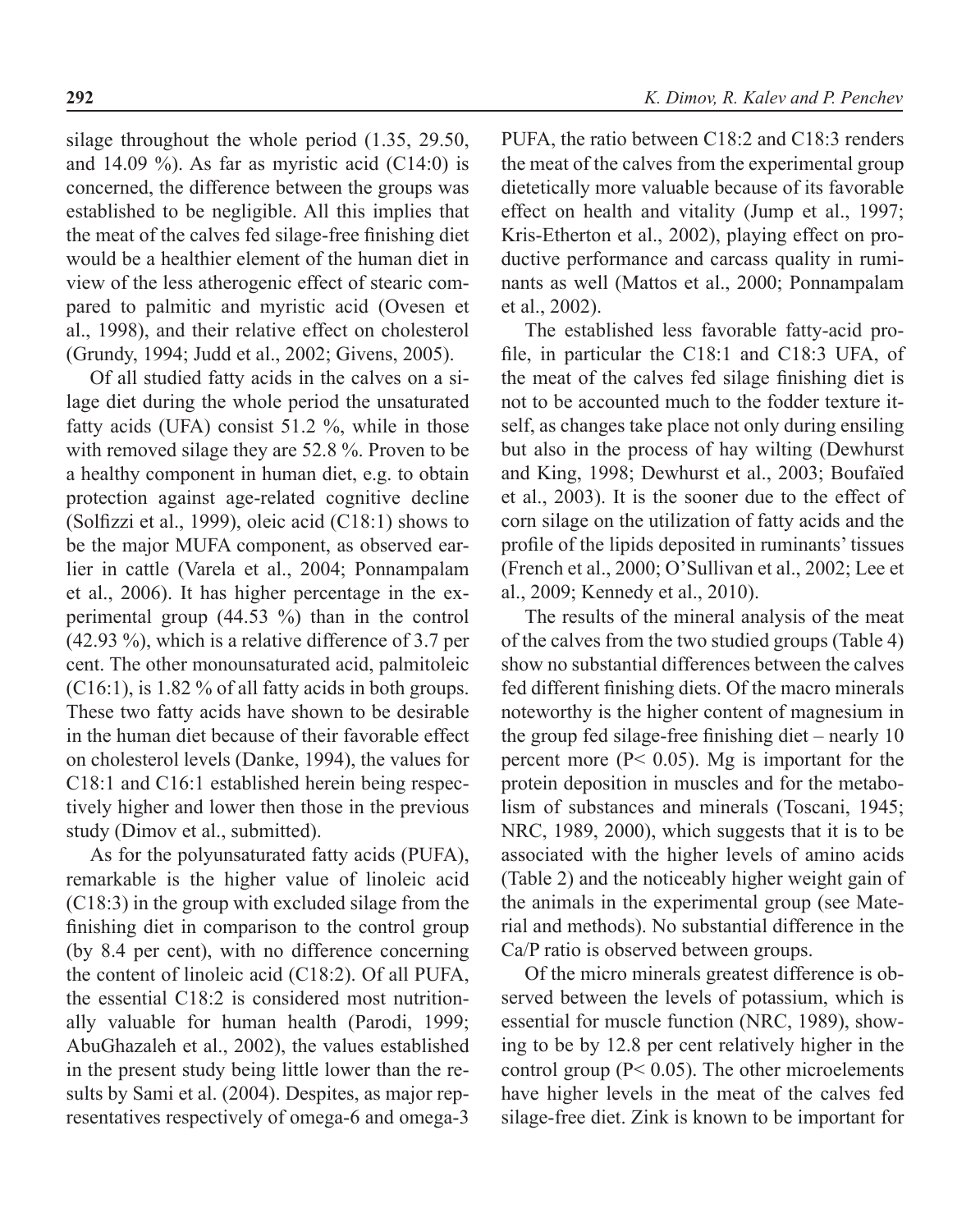| Minerals                           | Silage finishing (control group, $n=3$ ) |              |           | Silage-free finishing<br>(experimental group, $n=3$ ) |               |           | Significance of<br>differences |
|------------------------------------|------------------------------------------|--------------|-----------|-------------------------------------------------------|---------------|-----------|--------------------------------|
|                                    | $\bar{x} \pm SE$                         |              | <b>CV</b> | $\bar{x} \pm SE$                                      |               | <b>CV</b> |                                |
| Ca, $g/100g$                       | 0.0048                                   | $\pm 0.0006$ | 20.83     | 0.0054                                                | $\pm 0.001$   | 38.89     | n.s.                           |
| P, $g/100g$                        | 0.188                                    | $\pm 0.001$  | 1.17      | 0.201                                                 | $\pm 0.013$   | 10.95     | n.s.                           |
| Na, $g/100g$                       | 0.038                                    | $\pm 0.0009$ | 4.21      | 0.037                                                 | $\pm 0.004$   | 18.92     | n.S.                           |
| K, $g/100g$                        | 0.238                                    | $\pm 0.008$  | 5.92      | 0.211                                                 | $\pm 0.006$   | 4.74      | P < 0.05                       |
| $Mg$ , $g/100g$                    | 0.0142                                   | $\pm 0.0005$ | 6.27      | 0.0156                                                | $\pm 0.00004$ | 0.45      | P < 0.05                       |
| Fe, mg/ $100g$                     | 2.210                                    | $\pm 0.088$  | 6.92      | 3.137                                                 | $\pm 0.722$   | 39.88     | n.s.                           |
| Cu, $mg/100g$                      | 0.180                                    | $\pm 0.0150$ | 14.44     | 0.197                                                 | $\pm 0.009$   | 8.02      | n.s.                           |
| $\text{Zn}, \text{mg}/100\text{g}$ | 3.50                                     | $\pm 0.162$  | 8.00      | 3.63                                                  | $\pm 0.069$   | 3.28      | n.s.                           |
| Sum, $mg/100g$                     | 488.89                                   |              |           | 476.96                                                |               |           |                                |

#### **Table 4 Mineral composition in meat**

skeletal muscle formation and development (NRC, 1989) as well as for utilization of Ca and growth (Hambridge et al., 1986; Wyness et al., 2011), the relative difference between the groups being 3.7 per cent. The other trace element, copper, is by 9.4 per cent higher in the experimental group, also contributing for the Ca-metabolism (Davis and Mertz, 1987). In addition, it is to be associated with the much higher content of iron (by  $\sim$ 42) per cent), in view of its effect on Fe-metabolism and hence on growth and immune response (Arredondo and Nuñez, 2005; Wyness et al., 2011). The levels of iron in the control and the experimental group are respectively lower and higher than the results for beef reported by Wyness et al. (2011) in a global-scale study, while that concerning K, Na, and Zn are markedly lower.

### **Conclusions**

In the present study, higher composition of essential amino acids was established in the meat of the calves fed diet with excluded silage two months from slaughter, the relative difference in methionine and lysine being 27.8 and 11.1 per cent.

Compared to the control group, the meat from the calves fed silage-free finishing diet is characterized with more favorable composition of the main omega-3 acid, C18:3, of C18:1 UFA, as well as of palmitic and stearic SFA.

With regard to mineral composition, the meat produced by the calves from the experimental group has shown to have lower levels of K and higher of Mg, Fe, and Cu than the control group.

### **References**

- **AbuGhazaleh, A. A., D. J. Schingoethe, A. R. Hippen, K. F. Kalscheur and L. A. Whitlock,** 2002. Fatty acid profiles of milk and rumen digesta from cows fed fish oil, extruded soybeans or their blend. *Journal of Dairy Science*, **85**: 2266-2276.
- **Aldai, N., B. E. Murray, A. I. Najera and K. Osoro,** 2005. Finishing effect on fatty acids profile of intramuscular fat of extensive reared steers. In: F.P. O'Mara et al. (Editors) (XX International Grassland Congress, Offered Papers), Wageningen Academic Publisher, p. 185.
- **Alves, S. P., A. R. Cabrita, E. Jeronimo, R. J. Bessa and A. J. Fonseca**, 2011. Effect of ensiling and silage additives on fatty acid composition of ryegrass and corn experimental silages. *Journal of Animal Sciences*, 89: 2537-45.
- **ARC (Agricultural Research Council),** 1984. Nutrient Requirements of Ruminant Livestock, Supplement 1. *Commonwealth Agricultural Bureaux*, Slough, UK.
- **Arredondo, M. and M. T. Nuñez,** 2005. Iron and copper metabolism (Review). *Molecular Aspects of Medicine,* **26**: 313–327.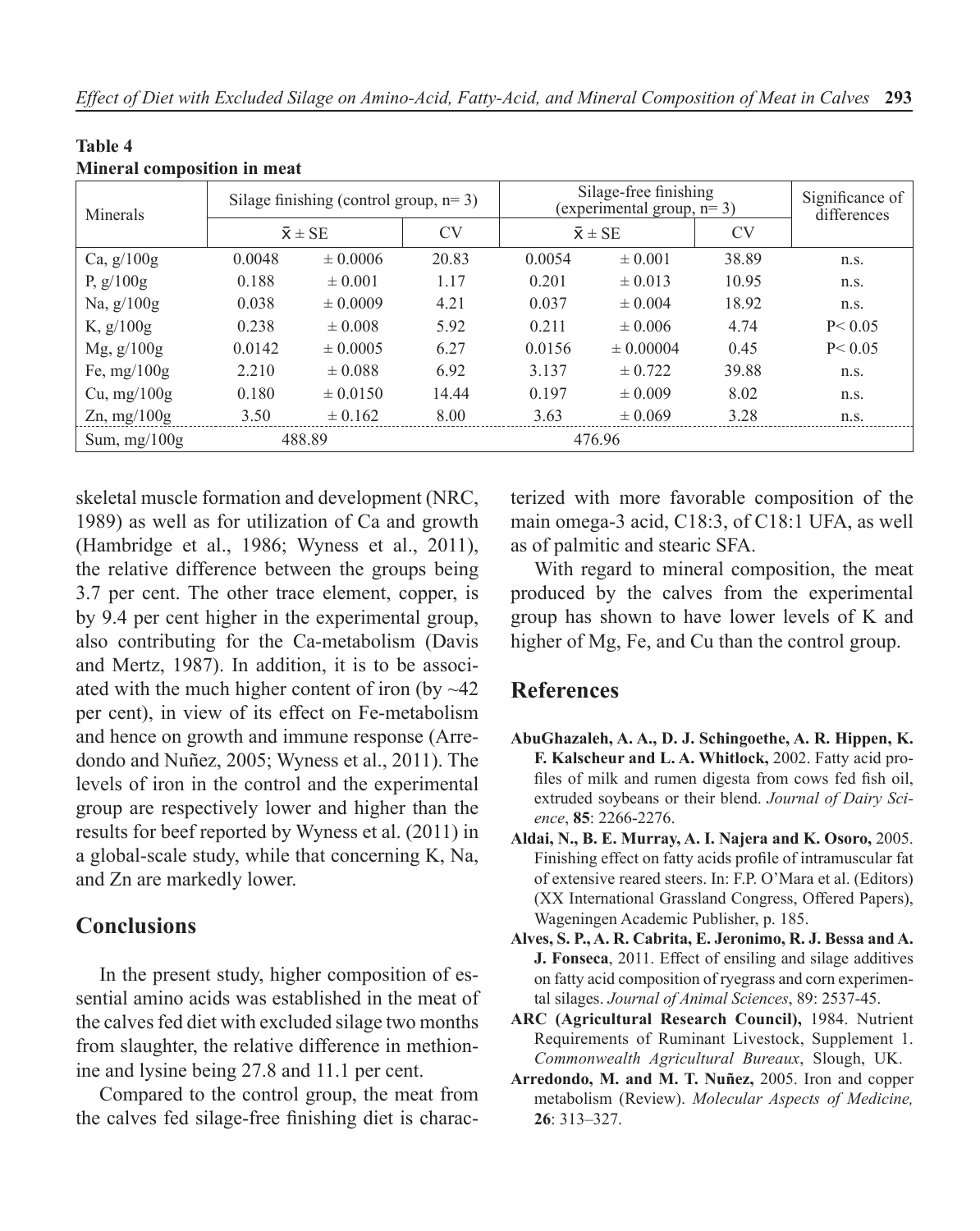- **Boufaïed, H., P. Y. Chouinard, G. F. Tremblay, H. V. Petit, R. Michaud and G. Bélanger,** 2003. Fatty acids in forages. I.Factors affecting concentrations. *Canadian Journal of animal Science*, **83**: 501–511.
- **Chamberlain, D. G., P. C. Thomas and J. Quig,** 1986. Utilization of silage nitrogen in sheep and cows: amino acid composition of duodenal digesta and rumen microbes. *Grass and Forage Science*, **41**: 31–38.
- **Danke, M.A.,** 1994. Role of beef and beef tallow, an enriched source of stearic acid, in a cholesterol lowering diet. *American Journal of Clinical Nutrition*, **60** (Suppl):1044-1049.
- **Davis, G.K. and W. Mertz.** 1987. Copper. In: W. Mertz (Editors) Trace Elements in Human and Animal Nutrition, Fifth Edition. *Academic Press, New York*, vol. **1**., pp. 301-364.
- **Devon, C.,** 1990. n-3 and n-6 fatty acids how much and which balance. *Neringsforskning*, **34**: 56-61.
- **Dewhurst, R.J. and P.J King,** 1998. Effects of extended wilting, shading and chemical additives on the fatty acids in laboratory grass silages. *Grass and Forage Science*, **53**: 219–224.
- **Dewhurst, R.J., N.D. Scollan, M.R.F. Lee, H.J. Ougham and M.O. Humphreys,** 2003. Forage breeding and management to increase the beneficial fatty acid content in ruminant products. *Proceeding of the Nutrition Society*, **62**: 329-336.
- **Dimov, K., R. Kalev, M. Tzankova and P. Penchev,** 2011. Fatty-acid composition of the lipids in *m. longisimus dorsi* of bovine and buffalo calves and buffalo cows. *Bulgarian Journal of Agricultural Science*, (submitted).
- **Doreau, M. and C. Poncet,** 2000. Ruminal biohydrogenation of fatty acids originating from fresh or preserved grass. *Reproduction Nutrition Development*, **40**: 201.
- **Evans, P.R., G.R. Nute, R.I. Richardson and N.D. Scollan**, 2009. A comparison between red clover silage and grass silage feeding on fatty acid composition, meat stability and sensory quality of the**M. Longissimus** muscle of dairy cull cows. *Meat Science*, **81**: 738–744.
- **Fink-Gremmels, J.,** 1993. Nutrition, residues and health. *Fleischwirtsch International*, **2**: 3-13.
- **Flores, D.A., L.E. Phillp, D.M. Veira and M. Ivan,** 1986. The significance of silage protein degradation and plasma amino acid ratios in the control of food intake by lambs fed ensiled and fresh alfalfa. *Canadian Journal of Animal Science*, **66**: 1029-1038.
- **French, C. Stanton, F. Lawless, E.G. O'Riordan, F.J. Monahan, P.J. Caffrey, and A.P. Moloney,** 2000. Fatty acid composition, including conjugated linoleic acid, of intramuscular fat from steers offered grazed grass, grass silage, or concentrate-based diets. *Journal of Dairy Sci-*

*ence*, **78**: 2849-2855.

- **Givens, D.I.,** 2005. The role of animal nutrition in improving the nutritive value of animal-derived foods in relation to chronic disease. *Proceedings of the Nutrition Society*, **64**: 395–402.
- **Grundy, S.M.,** 1994. Influence of stearic acid on cholesterol metabolism relative to other long-chain fatty acids. *American Journal of Clinical Nutrition,* **60**: 886-890*.*
- **Judd, J. T., D.J. Baer, B. A. Clevidence, P. Kris-Etherton, R.A. Muesing, and M. Iwane,** 2002. Dietary cis and trans monounsaturated and saturated FA and plasma lipids and lipoproteins in men. *Lipids*, **37**:123-31.
- **Hambridge, K.M., C.E. Casey and N.F. Krebs,** 1986. Zinc. In: W. Mertz (Editors) Trace Elements in Human and Animal Nutrition, Fifth Edition. *Academic Press, New York*, vol. **2**., pp. 1-137.
- **Jump, D.B., S.D. Clarke, A. Thelen, M. Liimatta, B. Ren and M.V. Badin,** 1997. Dietary fat, genes, and human health. *Advances in Experimental Medicine and Biology*, **422**: 167-176.
- **Kennedy, P.C., L.E.R. Dawson, B.W. Moss, A. Fearon, and D.J. Kilpatrick,** 2010. Instrumental meat quality and fatty acid composition of lean muscle from beef steers offered grass silage alone or in combination with legume/cereal-based wholecrop silage at two concentrate levels. In: S Athanasiadou et al. (Editors), *Advances in Animal Biosciences* (The Proceedings of the British Society of Animal Science and the Agricultural Research Forum, Annual Conference in Belfast, UK, 12-14 April 2010), Queen's University, Belfast, pp. 50.
- **Khan, N.A., J.W. Cone and W.H. Hendriks,** 2009. **Stability of fatty acids in grass and maize silages after exposure to air during the feed out period.** *Animal Feed Science and Technology*, **154**: 183 - 192.
- **Khan, N.A., J.W. Cone, v. Fievez and W.H. Hendriks**, 2011. Causes of variation in fatty acid content and composition in grass silages. In: A platform to present Animal Nutrition Research in Belgium and the Netherlands, (36th Animal Nutrition Research Forum), April 19, Leuven, Belgium, pp. 73–74.
- **Kris-Etherton, P.M., W.S. Harris and L.J. Appel,** 2002. Fish consumption, fish oil, omega-3 fatty acids, and cardioascular disease. *Circulation*, **106**: 2747-2757.
- **Lee, M.R.F., P.R. Evans, G.R. Nute, R.I. Richardson and N.D. Scollan,** 2009. A comparison between red clover silage and grass silage feeding on fatty acid composition, meat stability and sensory quality of the**M. Longissimus** muscle of dairy cull cows. *Meat Science*, **81**: Pages 738–744
- **MAFF (Ministry of Agriculture Fisheries & Food),** 1998.